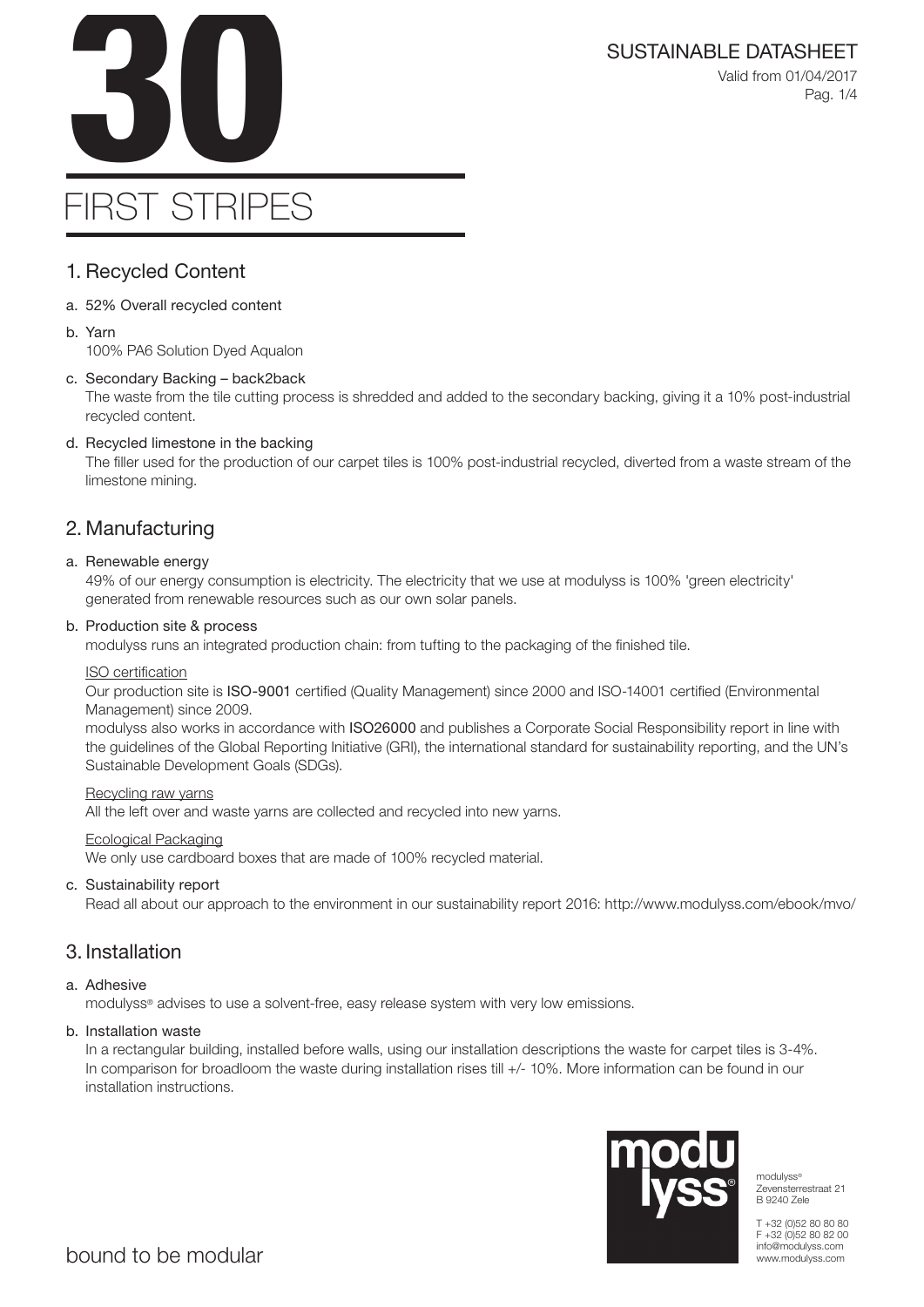### SUSTAINABLE DATASHEET

product: First Stripes Pag. 2/4

### 4. End of Life

### a. Re-use

At the end of life, after cleaning, carpet tiles can be re-used in non-critical areas, to extend the product life.

b. Recycling

Carpet tiles can be used as raw material for the backing of new carpet tiles in our back2back program.

c. CARE

Partnership modulyss®/Vanheede Environment Group in which carpet tiles are converted into secondary fuel to reduce  $\mathrm{CO}_2$  emissions significantly. The minerals are extracted from the carpet tiles and recycled into raw material for the cement production industry, which results in  $\pm$  50% recycling of our carpet tiles.

### 5. Voc's & Chemical Substances

This product fulfills the testing criteria for emissions of:

- a. DIBT (DE) Deutsche Institute für BauTechnik TVOC28<1,0 mg/m³ This product is DIBT-certified, Abz-nummer Z-156.601-604.
- b. CRI (US and international) Carpet & Rug Institute

Compliant to the requirements of Green Label Plus, GLP 1100 (see LEED®, point 6.b)

c. GUT (DE)

Gemeinschaft Umwelfreundlicher Teppichboden

TVOC28<100 μg/m³

This product meets the GUT-criteria, GUT-license number 01F235CD. These criteria include VOC tresholds, odour and chemical substances.

d. REACH (EU)

modulyss® complies with the strict European REACH standards.

e. Sundahus (SE)

SundaHus Miljödata is a system of health and environmental assessment of products in the construction and real estatebusinesses. The core of the system is a database of substances, materials and products. B-rating.

f. M1 (FI)

This certificate is granted by the Building Information Foundation RTS sr. The aim of the classification is to enhance the development and the use of low-emitting building materials to create a healthy indoor environment.

## 6. Environmental Product Declaration (EPD)

An EPD is a standardized way to provide information on the environmental impact of a product during the entire life. They include information on the environmental impact of raw material extraction and production, energy use and efficiency, content of materials and chemical substances, emissions to air, soil and water and waste generation. A product-specific EPD in accordance with the ISO14025 and EN15804, is available for this product. The EPD-declaration-number is EPD-MOD-20150181-CBC2-EN.



modulyss® Zevensterrestraat 21 B 9240 Zele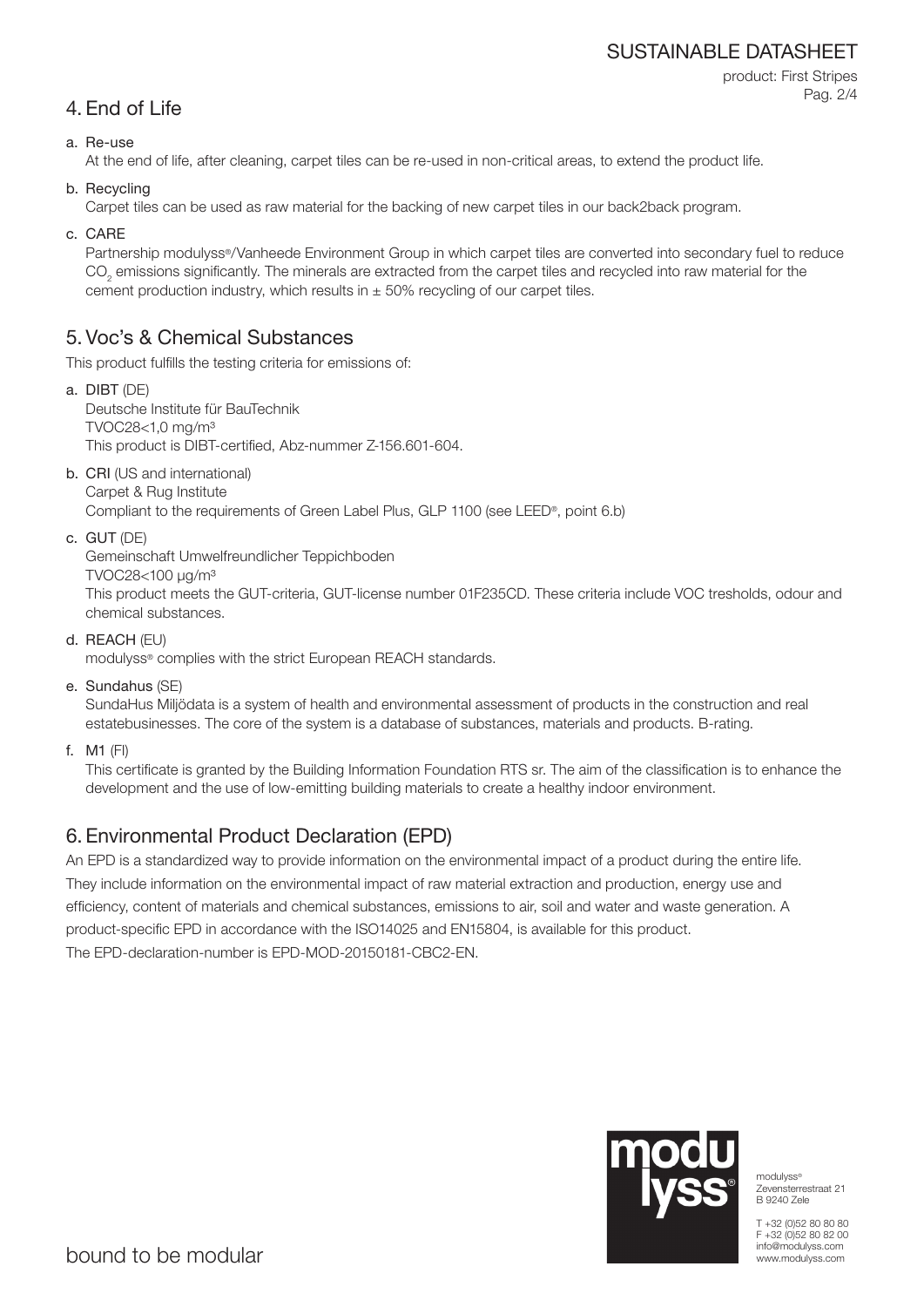product: First Stripes

Pag. 3/4

### 7. Compliance to Green Building Certifications

### a. BRE Global (UK)

Building Research Establishment This product can contribute towards credits in:

### Hea 02 – Indoor Air Quality

To recognise and encourage a healthy internal environment through the specification and installation of appropriate ventilation, equipment and finishes.

- Use of a low-emission adhesive on installation (BN EN 13999-1:2007) can contribute to this credit.
- modulyss® carpet tiles meet the requirements of EN14041, including E1 classification for formaldehyde emissions, and can contribute to the credit for a healthy indoor air quality.

### Hea 05 – Acoustic performance

To ensure the buildings' acoustic performance including sound insulation meet the appropriate standards for its purpose. This product is highly sound-absorbent. It reduces contact noise by 25 decibels (ΔL<sub>w</sub> - ISO 10140) and has an absorption coefficient of 0.20 (ISO 354).

### MAT 1 – Life Cycle Impact

### BREEAM Rating Offices

Certificate ENP 428 l, A rating – Eco point score 0.295

To recognise and encourage the use of construction materials with a low environmental impact (including embodied carbon) over the full life cycle of the building. For more information on the Green Guide to Specification visit www.bre. co.uk/greenguide or www.greenbooklive.com

### MAT 5 – Designing for Robustness

To recognise and encourage adequate protection of exposed elements of the building and landscape, therefore minimising the frequency of replacement and maximising materials optimisation. This product satisfies the requirements of EN1307 classification, class 33 - LC1 for intensive use in a contract environment.

### WST 01 – Construction Waste Management

To promote resource efficiency via the effective management and reduction of construction waste. This product can contribute to waste reduction on site. See item 3, installation, for more details. Concerns cutting waste on installation of carpet tiles.

### b. LEED (US and international)

Leadership in Energy and Environmental Design modulyss products can contribute to the following LEED v4 credits:

- MR credit: Interiors Life-Cycle Impact Reduction
- MR credit: Building product disclosure and optimization Environmental Product Declarations

MR credit: Building product disclosure and optimization - Sourcing of raw materials MR4 Post-Industrial recycled content: 52% MR4 Post-Consumer recycled content: 0%

- MR credit: Building product disclosure and optimisation Material ingredients
- MR credit: Construction and demolition waste management
- EQ credit: Low emitting materials
- EQ credit: Indoor air quality assesment
- EQ credit: Acoustic performance.

Products are not reviewed under LEED, LEED credit requirements cover the performance of materials in aggregate, not the performance of individual products of brands. For more information on LEED, visit www.usgbc.org/contact

c. HQE (FR)

### Haute Qualité Environnementale

In 2005 modulyss® was awarded the HQE certificate by FDES in accordance with NF P01 010. This product can contribute to seven of the 13 HQE targets as follows:



modulyss® Zevensterrestraat 21 B 9240 Zele